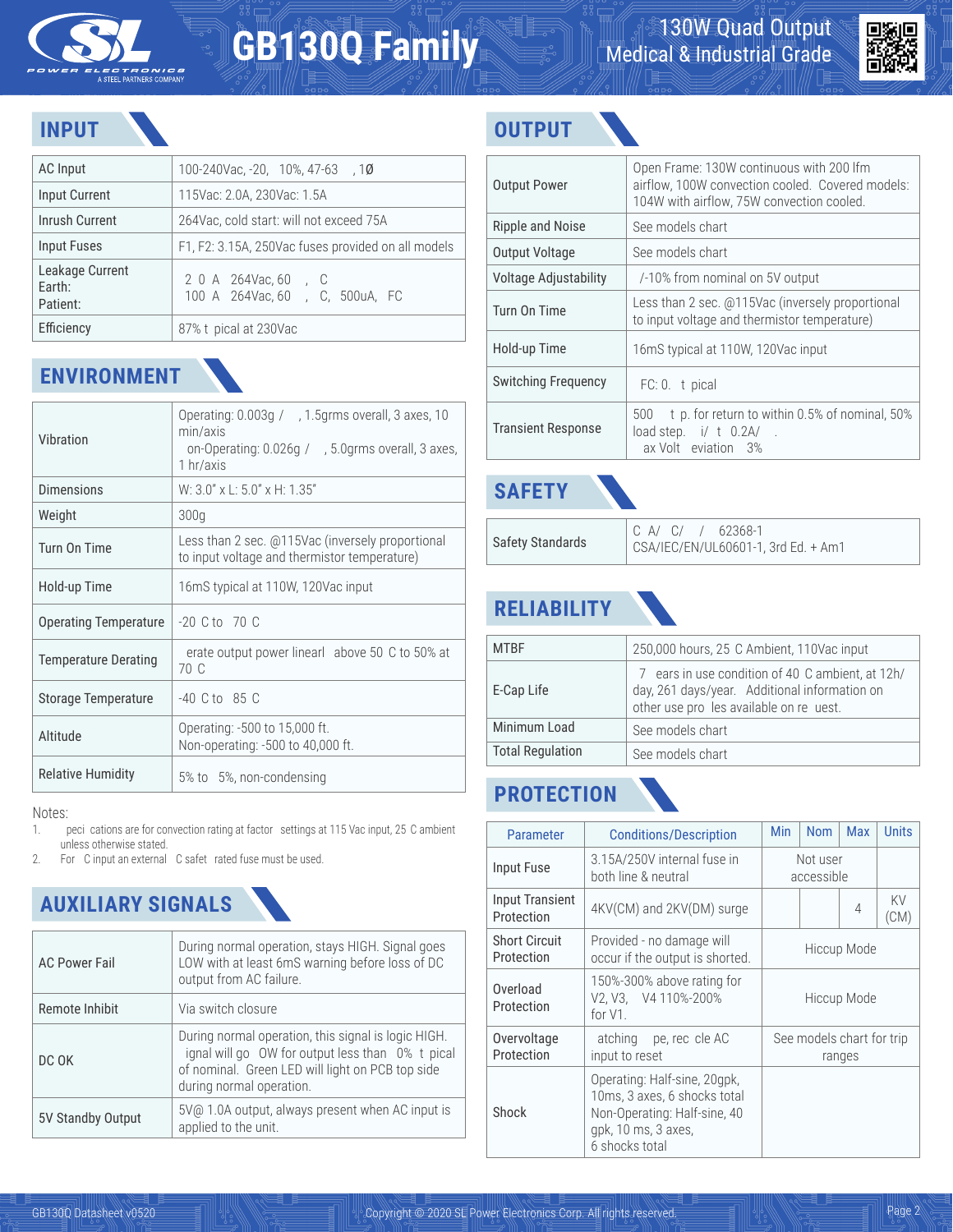

# **GB130Q Family**



## **EMI/EMC COMPLIANCE**

| <b>Conducted Emissions</b>                        | EN55011/22 Class B, FCC Part 15, Subpart B, Class B with 6db margin                                                                                            |  |
|---------------------------------------------------|----------------------------------------------------------------------------------------------------------------------------------------------------------------|--|
| <b>Radiated Emissions</b>                         | EN55011/22 Class B; FCC Part 15, Subpart A, Class B                                                                                                            |  |
| Common Mode Noise: High Freguency (100Khz -20Mhz) | <50mA pk-pk, 6mA rms CM current. See Application Note.                                                                                                         |  |
| Common Mode Noise: Low Frequency (50-120 Hz)      | <5Vrms. See Application Note.                                                                                                                                  |  |
| <b>Static Discharge Immunity</b>                  | EN55024/IEC61000-4-2, Level 4, 8kV Contact Discharge, 15kV air discharge, Criteria A <sup>1</sup>                                                              |  |
| Radiated RF Immunity                              | EN55022/IEC61000-4-3, Level 3, 10V/m, Criteria A <sup>1</sup>                                                                                                  |  |
| <b>EFT/Burst Immunity</b>                         | EN55024/IEC61000-4-4, Level 3, 4kV (PS Output), Criteria A; 2kV (signal outputs), Criteria B <sup>1</sup>                                                      |  |
| Line Surge Immunity                               | EN55024/IEC61000-4-5, Level 3, 1kV diff., 2kV Common-Mode, Criteria A <sup>1</sup><br>Level 4, 2kV diff., 4kV Common-mode, Criteria B <sup>1</sup>             |  |
| <b>Conducted RF Immunity</b>                      | EN55022/IEC61000-4-6, Level 4, 3V/m, 0.15 to 80MHz; and 10V/m in ISM and amateur radio bands<br>between 0.15 and 80MHz, 80%AM at 1kHz, Criteria A <sup>1</sup> |  |
| <b>Power Frequency Magnetic Field Immunity</b>    | EN55024/IEC61000-4-8, Level 4, 30A/m, Criteria A <sup>1</sup>                                                                                                  |  |
| <b>Voltage Dip Immunity</b>                       | EN55024/IEC61000-4-11, Dips: 100%, 10ms; 30%, 500ms; 60%, 100ms;<br>Interruptions: 100%, 5000mS; Performance Criteria A, A, B & B <sup>1</sup>                 |  |
| Line Harmonic Emissions                           | EN55024/IEC61000-3-2, Class A.                                                                                                                                 |  |
| <b>Flicker Test</b>                               | EN55024/IEC61000-3-3                                                                                                                                           |  |

Notes:

Performance criteria are based on EN55024. According to the standards, performance criteria are de d as following:

1. Normal performance during and after the test

2. Temporary degradation, self-recoverable<br>3. Temporary degradation, operator interver

3. Temporary degradation, operator intervention required to recover the operation

Permanent damage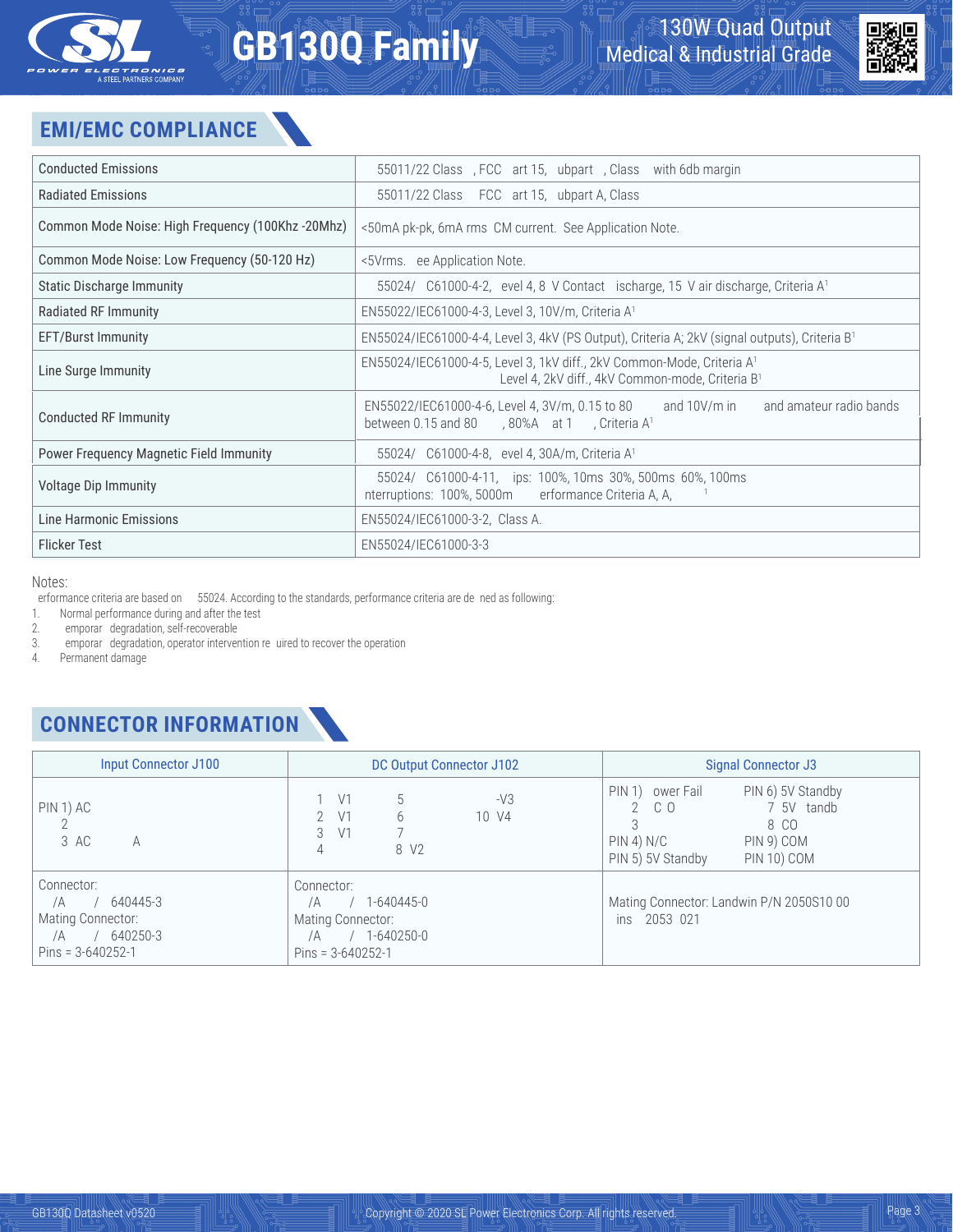



#### **MECHANICAL DRAWING**

#### Open Frame Models:









#### Notes:

- 1. All dimensions in inches (mm), tolerance is ±.02".
- 2. Mounting holes should be grounded for EMI purpose<br>3. This power supply requires mounting on metal stand
- This power supply requires mounting on metal standoffs 0.20" (5 m) in height.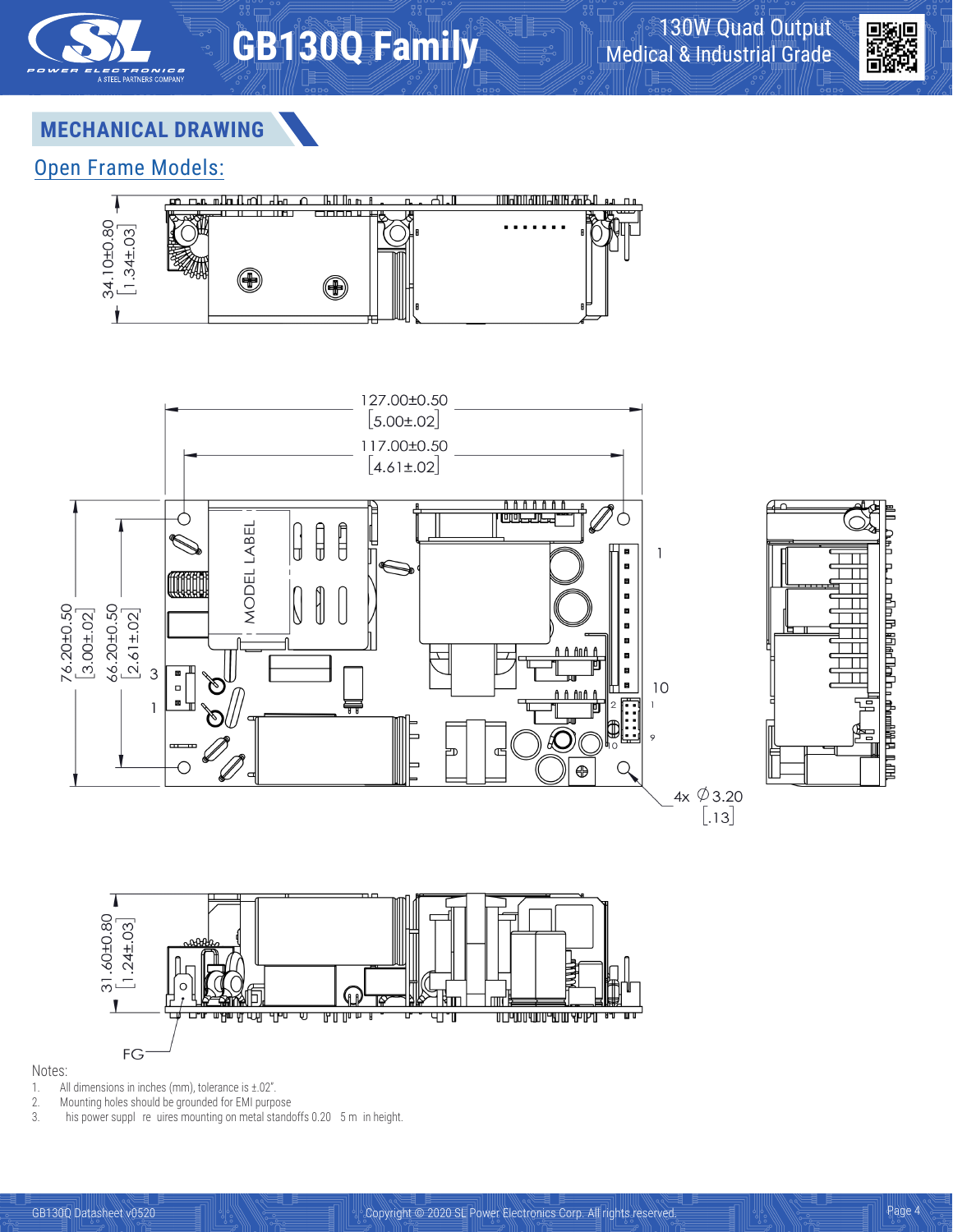



### **MECHANICAL DRAWING**

#### Covered Models:



**GB130Q Family**